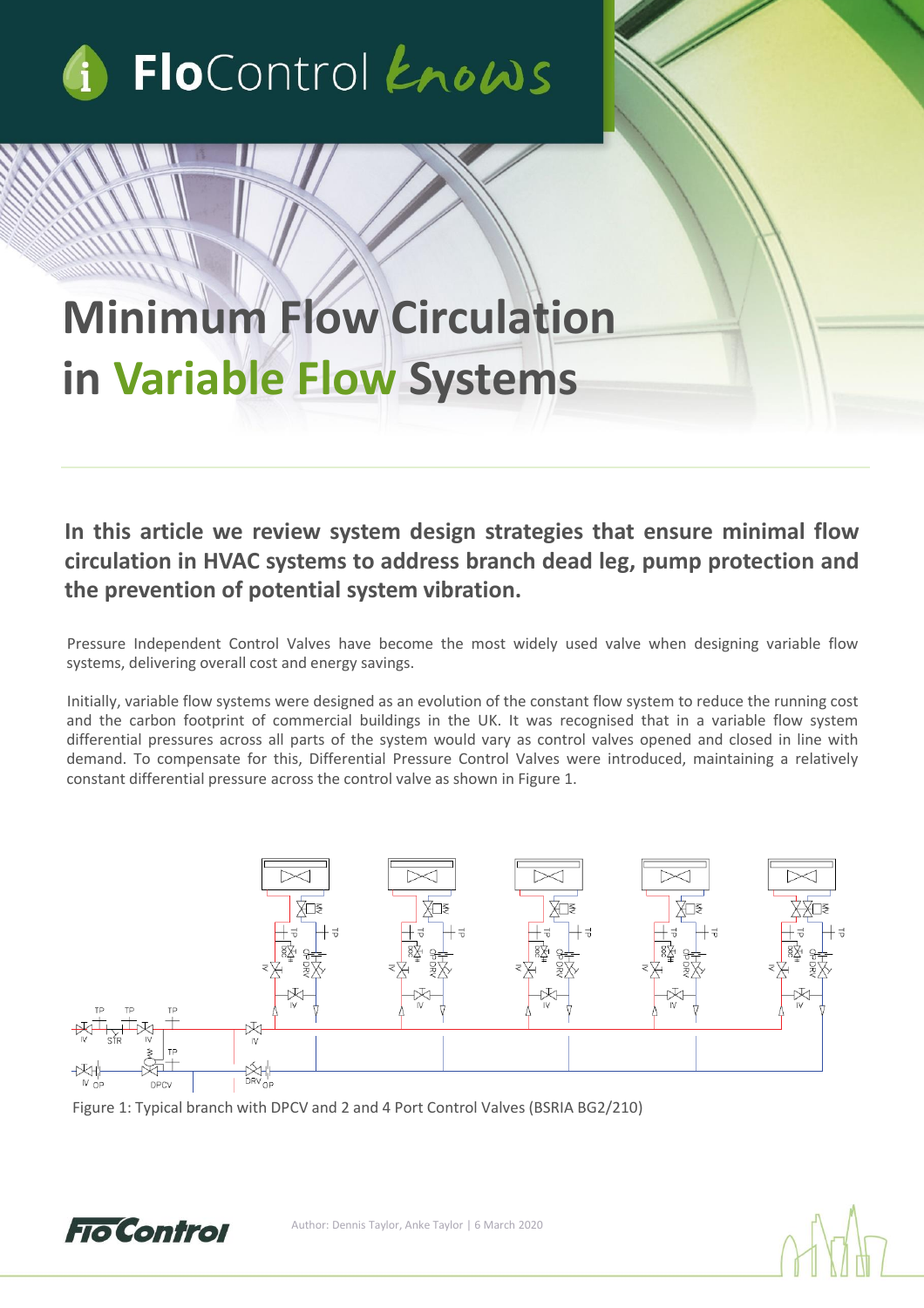

Current approach to variable flow system design with PICV's

The Pressure Independent Control Valve is used for flow balancing, differential pressure control and temperature control in variable flow heating and cooling systems, combining these 3 functions in one valve. PICVs are being used for a variety of primary and secondary applications including air handling units (AHU), plate heat exchangers (PHE), fan coil units (FCU) and chilled beams.

The PICV is typically installed at the terminal unit replacing the traditional 2 Port Control Valve, Commissioning Valve and DPCV, removing the need for additional system balancing valves and DPCVs The PICV will operate effectively at all differential pressures between the minimum and maximum rating for the valve. Pump speed must be controlled to maintain a minimum pressure differential at a selected point (or points) in the system. The most energy efficient approach is to locate a differential pressure sensor across or close to the index sub-branch. When all the PICVs are approaching their closed positions, there needs to be some path open for flow to prevent the pump operating against a closed system. An effective end-of-line relief and low-flow-pump-protection strategy is therefore essential to prevent dead legs, poor temperature response, poor return temperature control and pipework vibration.

## **End Of Line Relief**

The introduction of a 3 or 4 Port Valve at the end of the branch provides a continuous flow path as illustrated in Figure 2.



Figure 2: End of Line detail with 4 Port Control Valve (BSRIA BG2/210)

Additional 3 or 4 Port Valves are sometimes installed to ensure that at least 20% of the pump maximum capacity (pump minimum turndown) is available to avoid the pump operating against a closed head. This approach is simple and works but fails to exploit the full potential energy savings available from a well-designed variable flow system as typically only 80% of the system is under variable speed control and the branch return temperature can be adversely affected.

The issue of dead leg and low flow pump protection should be considered as separate design requirements and the system design strategy developed accordingly. This article will propose an End-Of-Line relief strategy. The strategy for the prevention of dead leg and low flow pump protection will be published next.